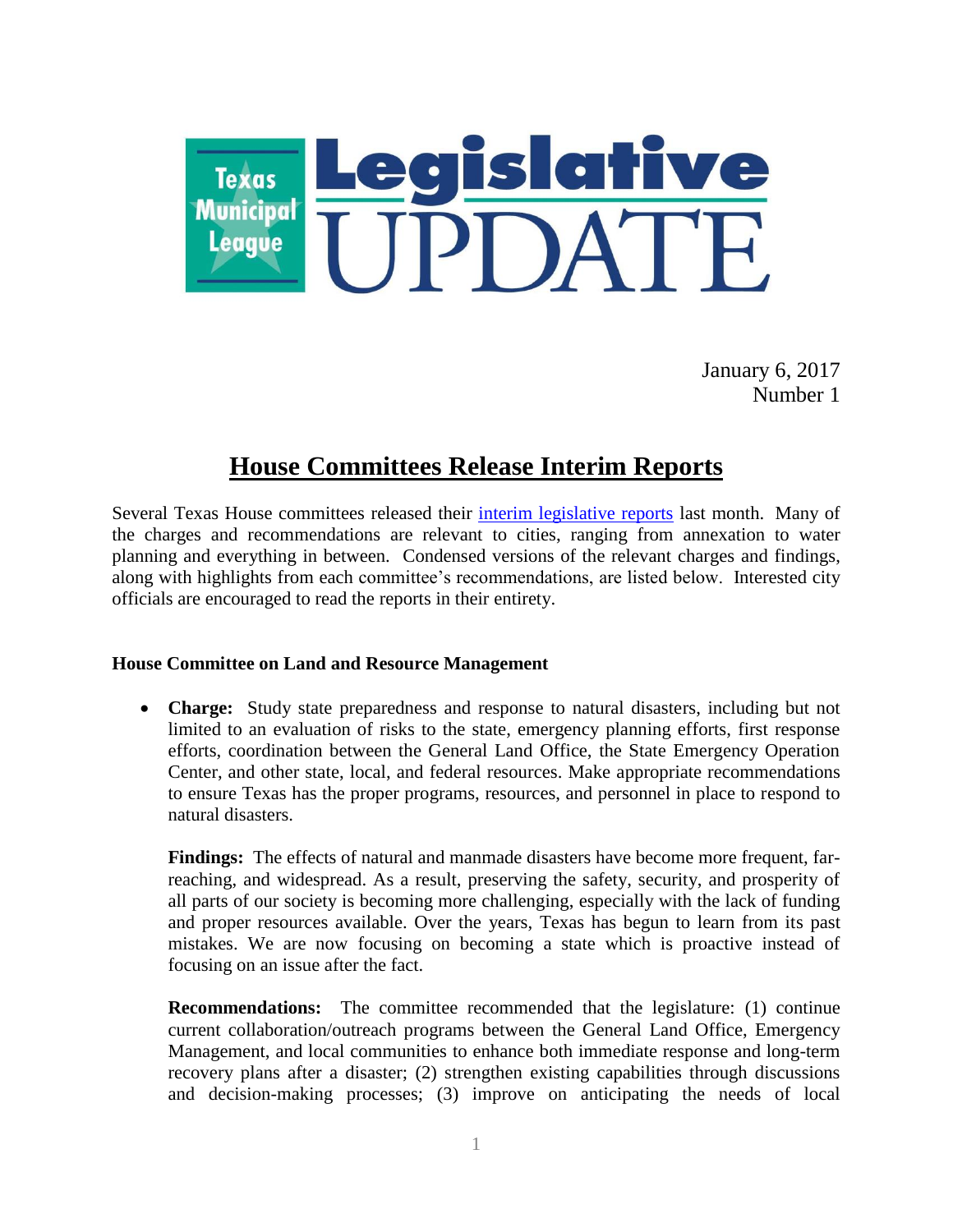communities during a natural or manmade disaster; (4) express the need for local communities to request assistance from the state through the entire process of a disaster, from preparing to responding and recovering; and (5) express the need to local communities to have the necessary interlocal agreements for rapid response of manpower and equipment.

Further, because Texas is one of the three western states without a permanent air tanker base that can handle Type 1 air tankers, which can drop 3,000 to 4,000 gallons of retardant on a single trip to the scene of a fire, the state should: (1) build permanent air taker base(s) in a centralized location that is highly susceptible to fires; (2) educate all the stakeholders involved on the importance of communication and sizing up the fire(s); and (3) provide additional funds to the Texas Forest Service to ensure proper resources to prepare for flash draughts and fire seasons.

 **Charge:** Examine the rate of erosion along the Texas coast and the effects of coastal erosion on public beaches, natural resources, coastal development, public infrastructure, and public and private property. Analyze current programs related to coastal erosion and examine their effectiveness.

**Findings:** The coast of Texas is the home and livelihood of millions of people. The population along the coast is 6.1 million and is projected to increase to 9.3 million by the year 2050. On a broader spectrum, the entire state and the nation benefits from its coast. The coast is credited for a healthy economy due to the industry, ports, commercial fisheries, tourism, and recreation. The General Land Office, along with the U.S. Army Corps of Engineers, have ongoing studies and projects regarding coastal erosion. While coastal erosion is a huge problem, the loss of feet per year has gone down. Upon completion of these studies, we are confident our efforts to reduce the effects of coastal erosion will limit the threat to public beaches, natural resources, coastal development, public infrastructure, and public and private property.

**Recommendations:** Continue current programs and outreach between the General Land Office and local communities to resolve both immediate and long-term coastal erosion. In addition, use such programs to: (1) continue engaging and educating the public on the importance of the Texas coast and the significance of keeping it resilient; (2) educate the citizens on the important of the Texas Coast; and (3) prevent overlapping of studies and uses of funds.

 **Charge:** Examine current regulatory authority available to municipalities in their extraterritorial jurisdiction. Study current annexation policies in Texas. Make necessary legislative recommendations to ensure a proper balance between development, municipal regulations, and the needs of citizens in Texas.

**Findings:** "*One bad apple can spoil the whole barrel.*" During the course of the hearing, we heard testimony from representatives of the City of Frisco and Rockport who are the perfect examples of how a master plan, annexation, and extraterritorial jurisdictions are supposed to work. These cities embraced their powers and responsibilities to become the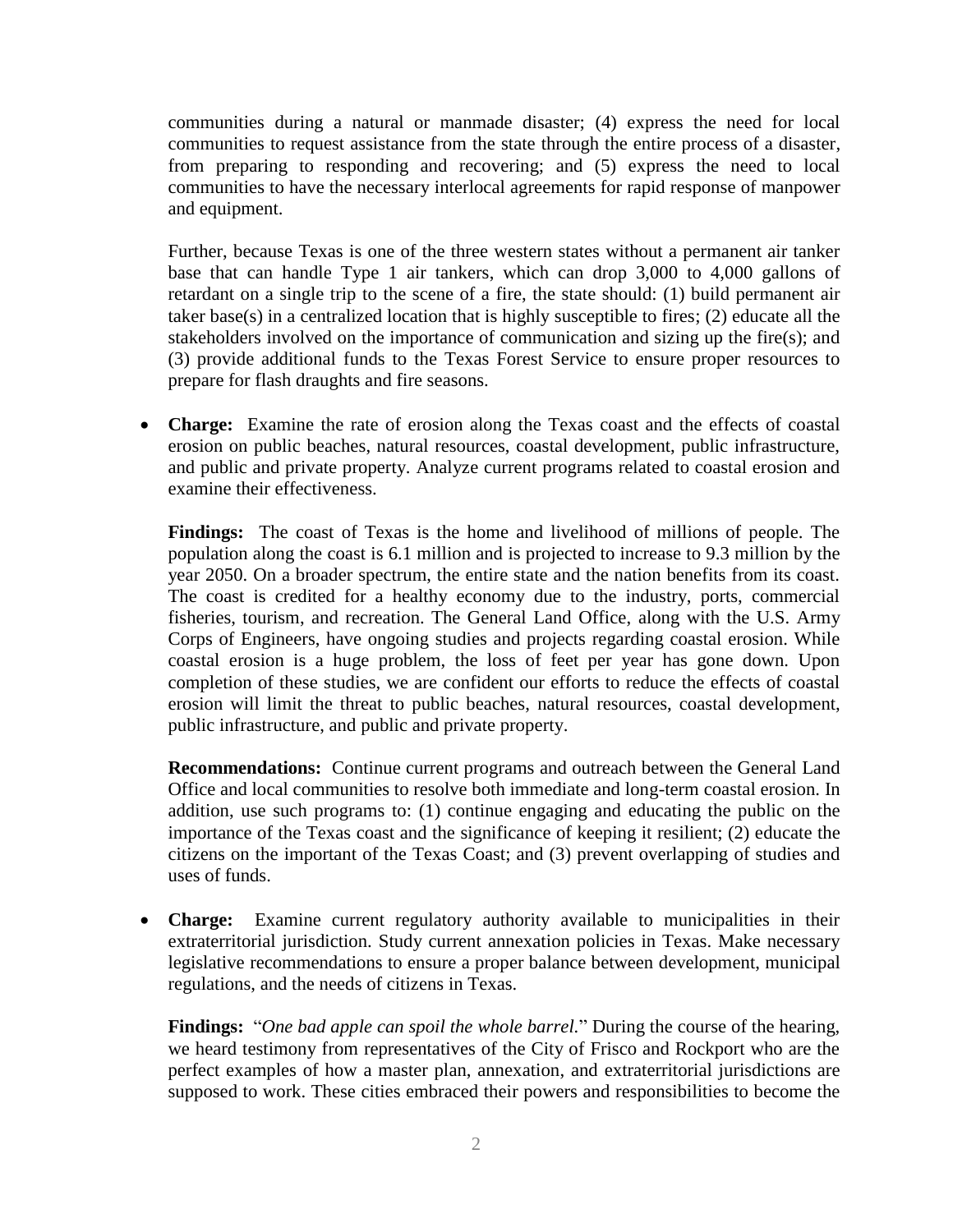"poster child" of how and why the current structure is functioning accordingly. However, not all the testimony painted the same picture of a working system.

Supporters of annexation claim that by reducing a cities' unilateral ability to annex areas around it, such actions would hinder growth and services since they receive little to no financial assistance from the state. Decreasing municipal authority would be detrimental the State's economy.

However, the current system lacks the accountability of city elected officials to residents of extraterritorial jurisdictions. Over the years, the Texas Legislature has not fully addressed forced annexation due to the fear of unintended consequences. Chairman Deshotel expressed his desire to see pressure on those "bad actors" by TML and other municipalities. He would like to see TML continue their efforts in educating municipalities on the proper methods and what's considered an abuse of power. The subject of annexation reform is not going away due to the continued abuse by those "bad apples."

We must find a balance of powers between property owners and municipalities to ensure the success of Texas economy.

**Recommendations:** The committee recommended that: (1) cities should provide a public notice to unincorporated areas of its boundary lines changing due to annexation or ETJ expanding; and (2) the legislature should reconsider annexation reform, which will balance the powers between private property owners and municipalities.

(The committee also included the following recommendation related to eminent domain under this charge: Reconsider eminent domain reform to ensure fair compensation for private property owners.)

## **House Committee on Special Purpose Districts**

Among other things, the House Committee on Special Purpose Districts was charged with studying best practices in the creation, management, and expansion of Municipal Management Districts (MMD). The committee's recommendations focused on detailed updates to the notice of creation and operational transparency of such districts.

In addition, the committee report includes a thorough history of municipal utility districts.

## **House Committee on Natural Resources**

 **Charge summary:** Examine the regional and state water planning processes, with emphasis on the following: (1) the integration of H.B. 4 (water funding legislation from 2013); (2) the appropriate role of the state in ensuring that the process both supports regional goals and priorities and the water needs of the state as a whole, and how the state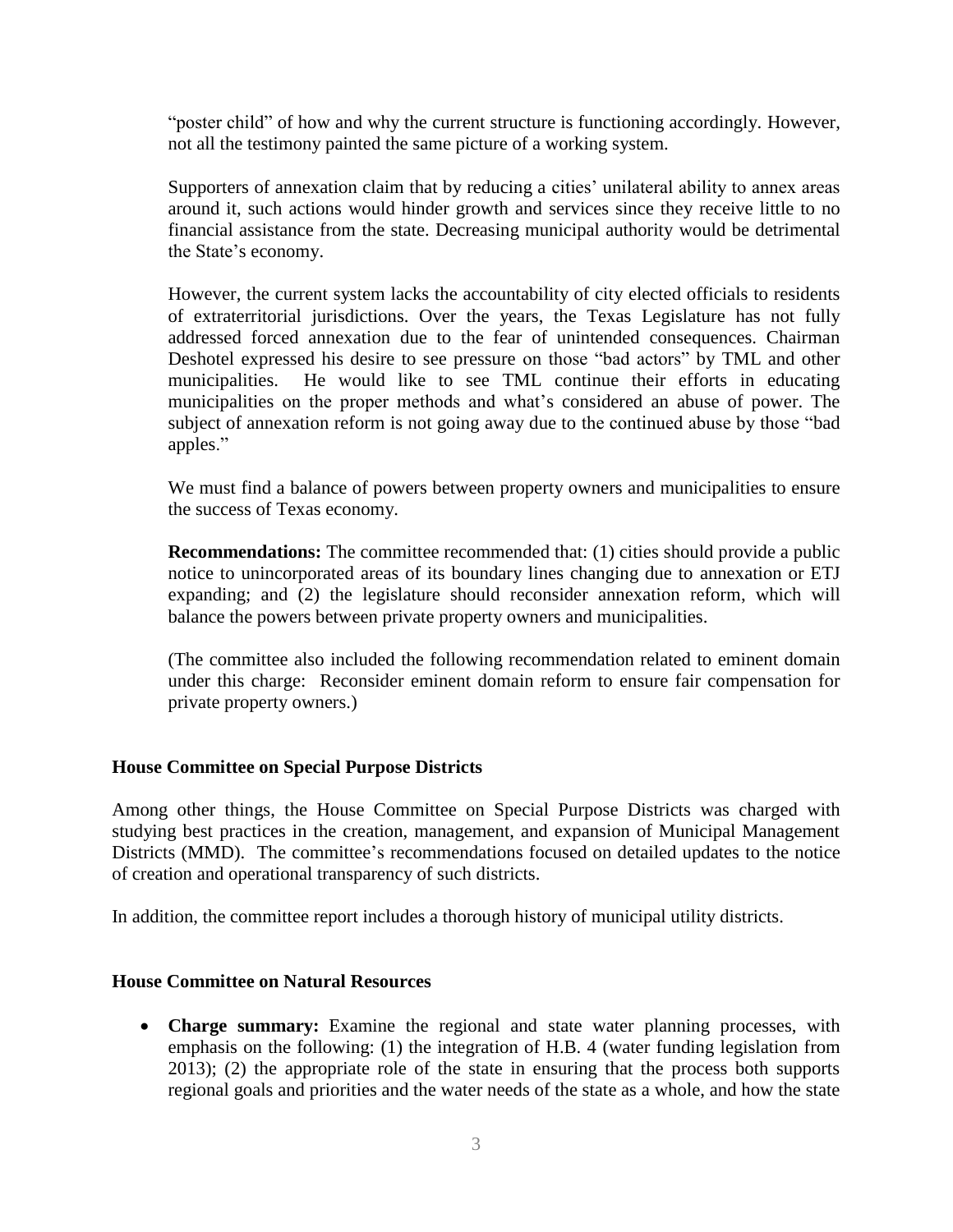might encourage strategies to benefit multiple regions; (3) the structure and operation of the regional planning groups; (4) the interaction between the planning process and groundwater management; (5) whether the "drought of record" remains the appropriate benchmark for planning and; (6) any impediments to meeting the conservation, agriculture, and rural project goals set by H.B. 4 and possible new approaches to help meet these goals.

**Recommendation summary:** The report notes that the increasing complexity of the planning process limits its effectiveness as a planning tool for the state. The committee made specific recommendations to: (1) require regions to more thoroughly assess and address particular types of strategies or planning approaches; (2) create an "interregional council" of regional planning group members; (3) provide for direct state involvement in a large-scale, transformative seawater desalination project; (4) provide more specific direction to regions to consider the agricultural and natural resource implications of strategies; (5) require regions to set specific Gallons-Per-Capita-Per-Day (GPCPD) goals; and (6) update the Water Availability Models (WAMs) to account for the new drought of record.

 **Charge summary:** Evaluate the status of water markets in Texas and the potential benefits and challenges of expanded markets for water. Include an evaluation of greater interconnections between water systems through both engineered and natural infrastructure. Examine opportunities for incentives from areas receiving water supplies to arears providing those supplies that could benefit each area and the state as a whole.

**Recommendation summary:** The recommendations are to: (1) encourage regional planning groups to work together across regions to consider water markets when looking for new sources of water; and (2) direct groundwater conservation districts to set and enforce easy-to-digest rules for water markets in their area.

 **Charge summary:** Analyze the factors contributing to freshwater loss in the state, including evaporation, excess flows into the Gulf of Mexico, and infrastructure inefficiencies, and examine techniques to prevent such losses, including aquifer storage and recovery, off-channel storage, and infrastructure enhancements.

**Recommendation summary:** The report recommends that water systems with infrastructure issues should make appropriate repairs when needed and are encouraged to apply for financial support through the Texas Water Development Board to help cover the cost of the repairs. The report also recommends that Texas should promote more aquifer storage and recovery projects and more off-channel reservoirs throughout the state to prevent freshwater loss.

 **Charge summary:** Evaluate the progress of seawater desalination projects near the Texas coast as a means of increasing water supplies and reducing strain on existing supplies, building on the work of Joint Interim Committee to Study Water Desalination (created in 2013). Examine the viability of the use of public-private partnerships and of methods by which the state might facilitate such a project.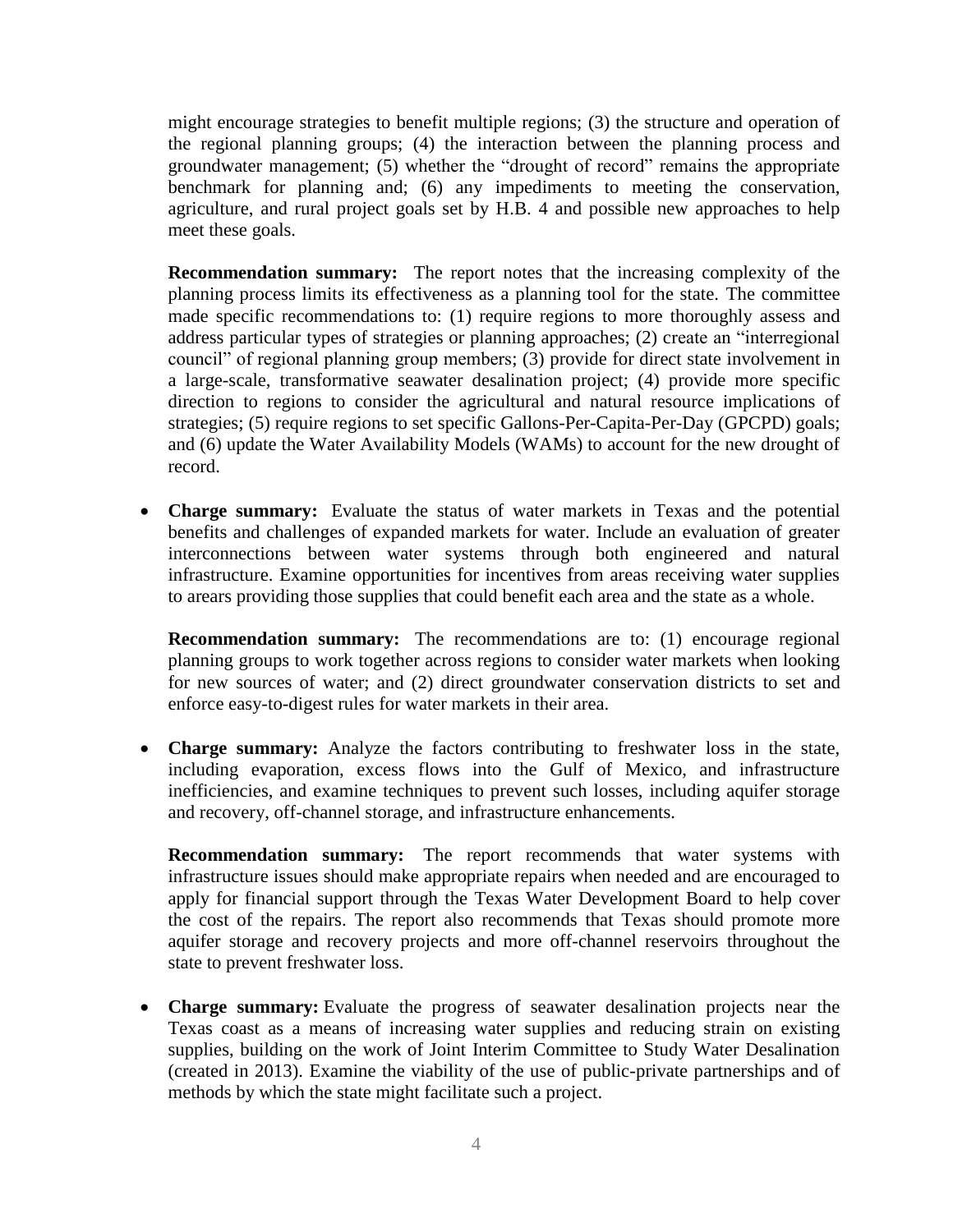**Recommendation summary:** The recommendation is for the state, through the Texas Water Development Board, to continue to review the feasibility of seawater desalination plants.

#### **House Committee on Homeland Security and Public Safety**

 **Charge summary:** Review the functions of the Texas Division of Emergency Management (TDEM) and the state's natural disaster preparedness planning efforts to determine their effectiveness at addressing a growing range of threats. Identify best practices to ensure coordination between municipalities, counties, and state agencies.

**Recommendation summary:** The committee's report made the following recommendations: (1) continue to strengthen resources for mayors and county judges to respond quickly in times of disaster, keeping in mind the perspective that "all disasters are local;" (2) encourage all agencies and stakeholders to continue to identify ways to make disaster response services and communication more seamless; and (3) further build upon H.B. 120 to be able to provide, at the discretion of the TDEM Director, food or drink for any personnel not able to leave their assignment area in times of emergency.

 **Charge summary:** Review the current penalties for operating a commercial motor vehicle that is in violation of state or federal safety standards. Evaluate the role of state and local law enforcement agencies in enforcing commercial motor vehicle standards, and make recommendations to ensure the safety of the traveling public.

**Recommendation summary:** The committee recommended requiring objective criteria as a demonstration of need to accompany requests from local authorities for the authority to conduct commercial motor vehicle inspections.

• **Charge summary:** Monitor the implementation of the "two steps, one sticker" program as it relates to passenger vehicles, light duty trailers, and other vehicles. Recommend measures to ensure an efficient transition to this system and improve the ease of use for consumers.

**Recommendation summary:** The recommendations focused on determining whether certain commercial motor vehicles and trailers should be exempted from registration or inspections requirements.

 **Charge summary:** Review the process of dissemination by public entities of criminal records containing incomplete or inaccurate information, assess options for the subjects of such records to correct the misinformation specifically as it interferes with their ability to obtain employment, and determine the need for greater regulations over this process. (*Joint charge with the House Committee on Government Transparency & Operation.)*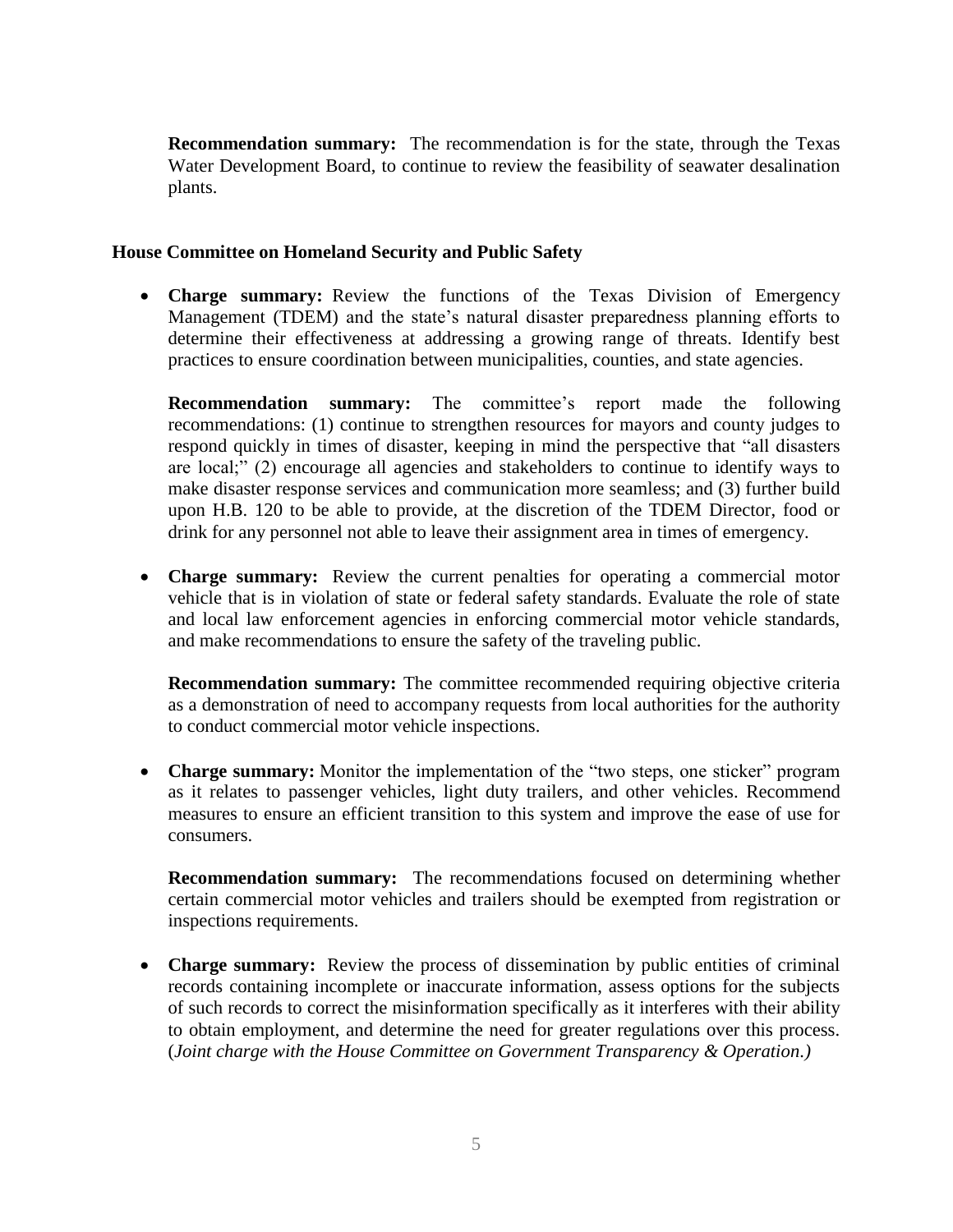**Recommendation summary:** The committee looked at states that have passed or considered legislation related to curbing the distribution of erroneous criminal history data and determined that the legislature should consider amending the Business and Commerce Code to prohibit business entities from charging consumers for having their mugshots removed from a website if the information is inaccurate, misleading, or has been ordered expunged or sealed by an order of nondisclosure.

## **House Committee on Public Health: Interim Report**

Among other things, the House Committee on Public Health was charged with studying and assessing the state's preparedness for public health threats and emergencies. While there were no concrete legislative recommendations, the committee concluded that "[e]mergency response starts at the local level, and local officials are the life line for an effected community, with support from regional and state partners. Emergency response in the past has proven that the state has the ability and experience to successfully respond to an array of challenges. From natural disasters to a public health crisis, emergency response preparation, training, and communication are the key to an effective response. Local and state officials should make emergency response a priority so that adequate resources are available to keep our state prepared in the future."

## **House Committee on Pensions**

## *Charges:*

- 1. Study the impact that fluctuations in global financial markets have had on public pensions.
- 2. Examine Texas pension funds' compliance with Governmental Accounting Standards Board (GASB) Financial Reporting Statements 67 and 68.
- 3. Examine the immediate and long-term fiscal impact to the state of the unfunded liabilities for the Law Enforcement and Custodial Officer Supplemental Retirement Fund (LECOS) as part of the Employees Retirement System (ERS).
- 4. Examine the fiscal and policy impacts of structural reforms that would increase state public pension plans' ability to achieve and maintain actuarial soundness.
- 5. Evaluate the investment performance benchmarks utilized by the state's pension funds and the impact portfolio diversification and short-term and long-term market assumptions have had on achieving expected investment returns.

## *Recommendations:*

- 1. All pension plans should work with their respective cities in order to negotiate and come to an agreement that works for both the members of the funds and the taxpaying citizens of those cities while it is still financially feasible.
- 2. Missed payments and contributions could be made up through the use of pension obligation bonds and/or one time payments.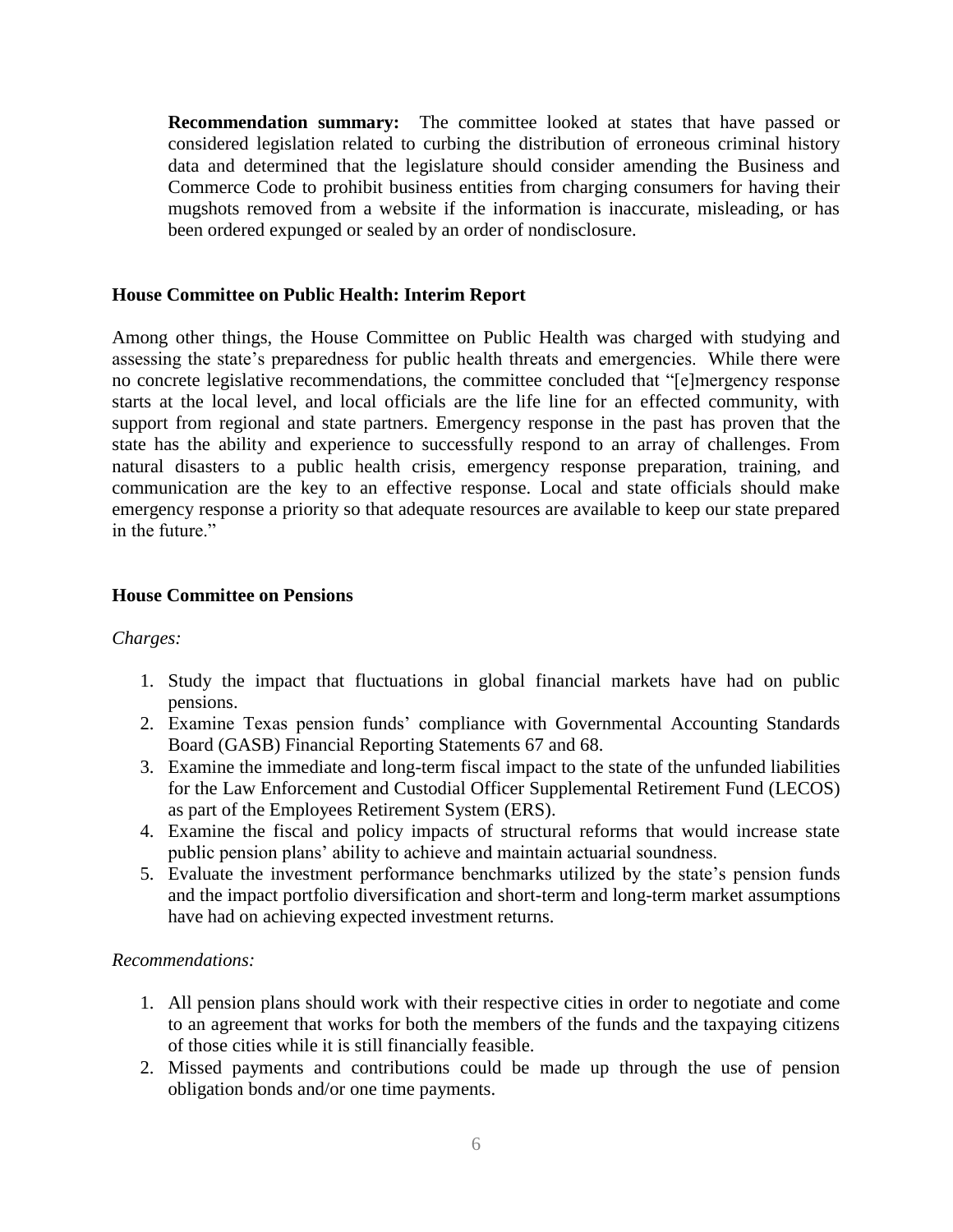3. A combination of pension obligation bonds and excess bonding capacity could be used to make up for historic shortfalls in actuarially recommended contributions.

#### **House Committee on Economic and Small Business Development**

 **Charge Summary**: Evaluate what local governments are doing to attract businesses to their communities and examine ways the state can leverage these practices and provide support. In addition, study the authority, financial accountability, and types of statutorilyallowed expenditures of Type A and Type B economic development corporations.

**Recommendation Summary**: The committee recommends tasking the state-created Economic Incentive Oversight (EIO) Board with examining Tax Code Chapter 313 school value limitation agreements and with making recommendations on how the program can be improved without hindering the role these agreements play in the overall landscape of economic incentives in Texas. According to the committee, the overall accountability and transparency of Chapter 313 agreements can be strengthened. The committee also recommends a closer look at Type A and Type B agreements to ensure that all Texas communities that choose to use this tool are able to do so in the most effective manner possible. Additionally, the committee recommends Type A and Type B agreements be examined by the EIO Board to better allow the board to take a comprehensive look at economic development in Texas.

 **Charge Summary**: Evaluate how Texas can support shared economy growth in the state and include implications of such growth on existing businesses like transportation network companies and short-term rental companies. Develop characteristics by which to classify "shared economy" businesses and determine how the state can ensure customer security and satisfaction as well as public health without enacting burdensome regulations.

**Recommendation Summary**: The committee recommends developing statewide policies to provide a stable environment for "shared economy" industries to flourish while providing adequate consumer protections.

## **House Committee on Defense and Veterans' Affairs**

 **Charge:** Explore how encroachment (environmental, technological, and architectural) impacts the vital missions of our military bases in Texas and which policies can be put into place while retaining respect for private property rights, economic growth, and the operation of military facilities.

**Recommendations:** (1) explore the idea of creating a buffer zone around military installations with air operations to prevent encroachment from hindering vital missions executed by the installation, including training and deployment; (2) encourage joint land use studies in defense communities in concert with the military installation in order to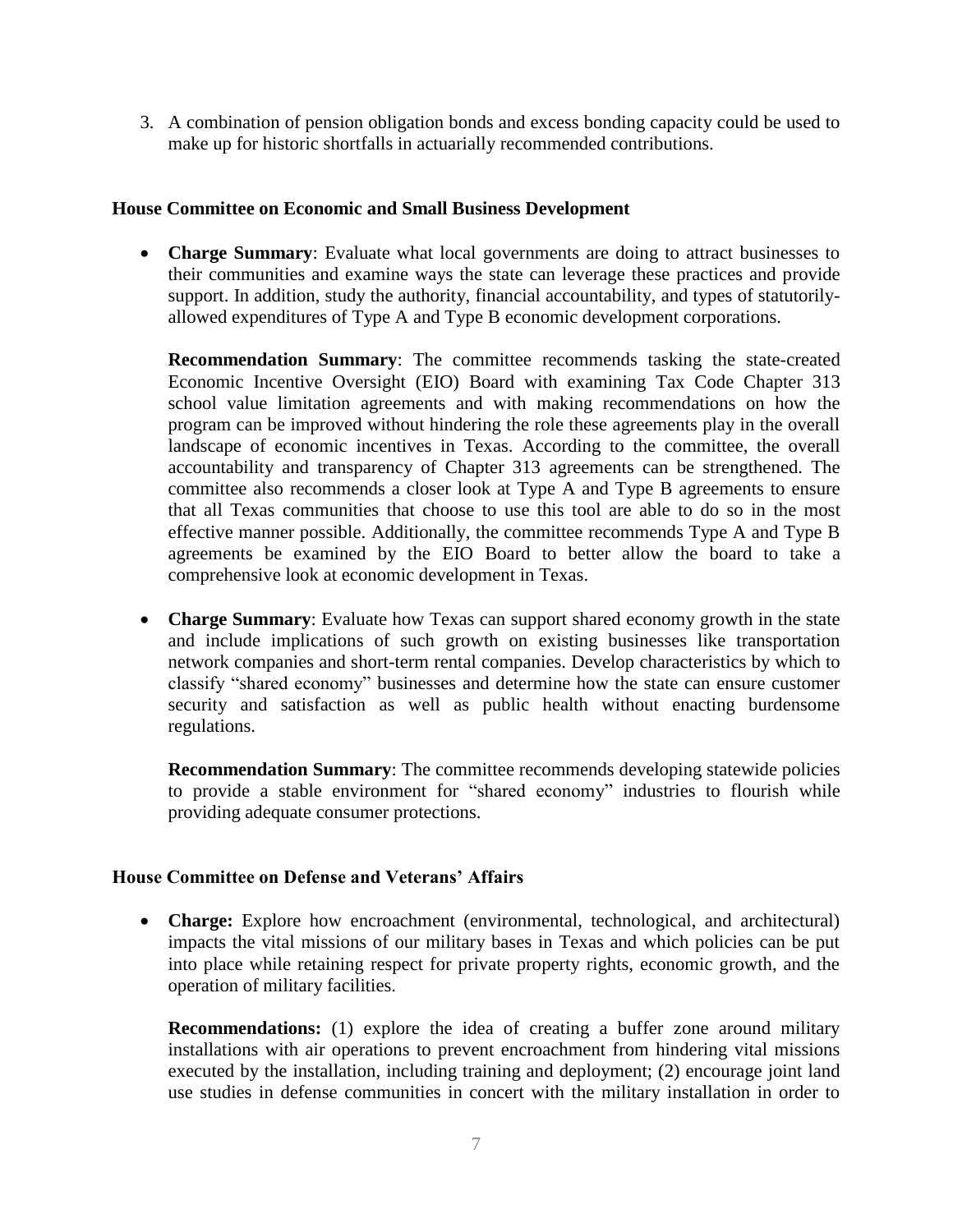plan the land use in the area and prevent issues with development encroaching on the military installation; (3) encourage the creation of regional coordinating committees in order to increase communication between citizens, government, and military in defense communities; and (4) encourage military installations and defense communities to enter into public-public, and public-public-public-private (P4) partnerships.

• **Charge:** Assess ways the State of Texas can further aid our federal military installations and their communities in order to minimize the negative consequences of a potential forthcoming Base Closure and Realignment (BRAC) round by the federal government.

**Recommendation:** Explore whether a sustainment or increase in the funding given to the Texas Military Preparedness Commission to award through Defense Economic Adjustment Assistance Grants is needed in order to protect the economic impact the presence of military installations and mission in Texas brings to the State.

# **City-Related Bills Filed**

Each week, League staff summarizes in this section the city-related bills filed during the previous week. For a cumulative list of all city-related bills filed to date, click [here.](http://www.tml.org/p/CityRelatedBills1_5_2017.pdf)

## **Property Tax**

**H.B. 758 (Keough) – Property Tax Refunds**: would provide that: (1) a religious organization is entitled to receive from the collector for a taxing unit a refund of the taxes paid by the owner of the property on property that is leased to the organization and used primarily as a place of regular religious worship; (2) the collector shall pay the refund from available current tax collections or from funds appropriated by the taxing unit for making refunds; (3) a religious organization claiming the refund must apply for the refund not later than the third anniversary of the date the taxes on the property were paid or the organization waives the right to the refund; (4) an application for a refund must be made using a form prescribed by the comptroller by rule; (5) if the collector for a taxing unit does not respond to an application for a refund on or before the  $90<sup>th</sup>$ day after the date the application is filed with the collector, the application is presumed to have been denied; (6) not later than the  $60<sup>th</sup>$  day after the date the collector for a taxing unit denies an application for a refund, the religious organization may file suit against the taxing unit in district court to compel the payment of the refund; and (7) if the religious organization prevails in the suit, the organization may be awarded court costs and reasonable attorney's fees in an amount not to exceed the greater of: (a) \$1,500; or (b) 30 percent of the total amount of the refund determined by the court to be due. (See **S.J.R. 49**, below.)

**H.B. 777 (Ashby) – Property Tax Appraisals**: would provide that land owned by a deployed member of the armed services remains eligible for appraisal as qualified open-space land, even if the land ceases to be devoted principally to agricultural use to the degree of intensity generally accepted in the area, if the service member intends to use the land in that manner upon returning to the property. (Companion bill is **S.B. 175** by **Nichols**.)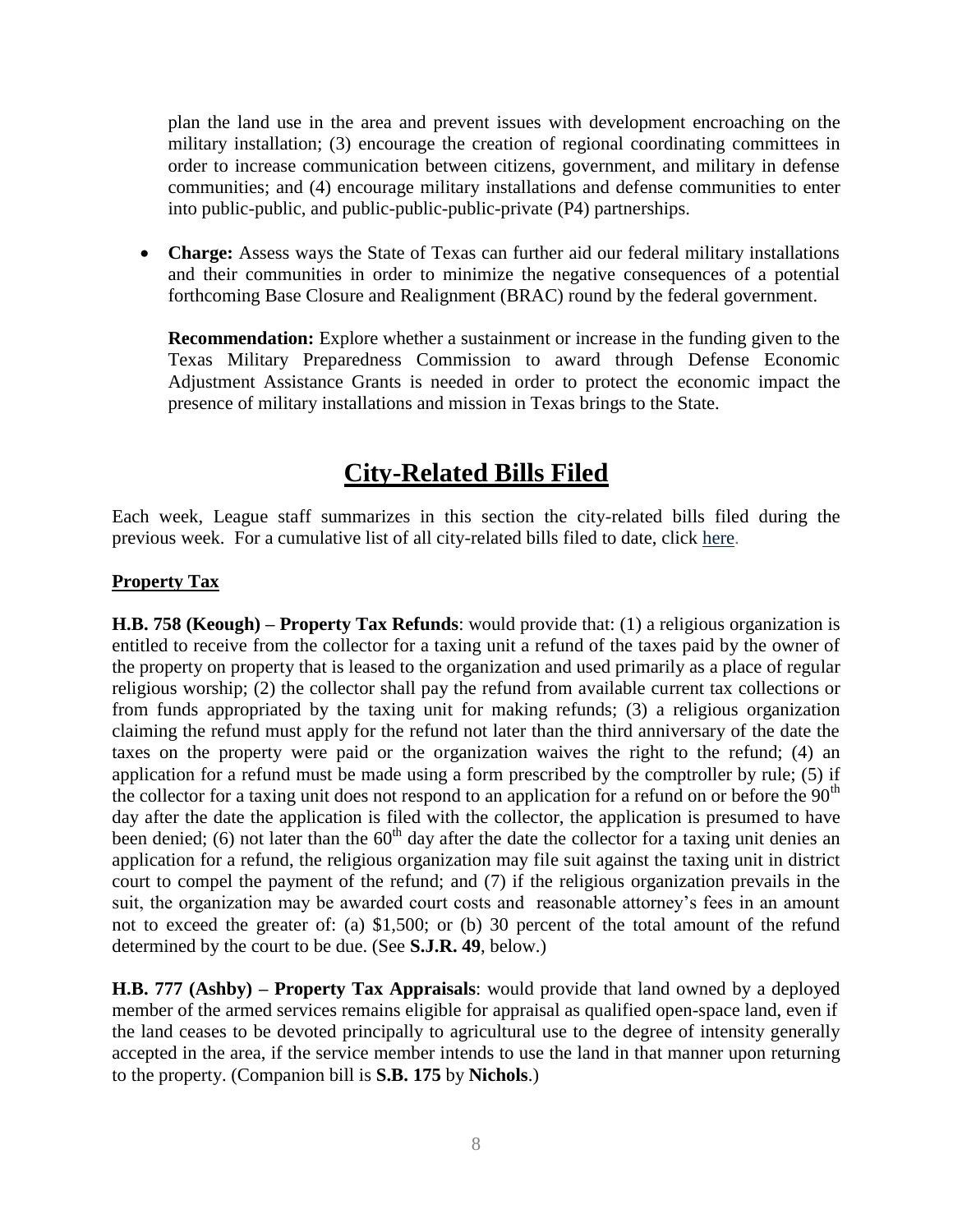**H.J.R. 49 (Keough) – Property Tax Refunds**: would amend the Texas Constitution to authorize the legislature by general law to provide that a religious organization that leases property for use as an actual place of religious worship is entitled to a refund from each political subdivision that taxes the property of the ad valorem taxes imposed on the property by that political subdivision and collected from the owner of the property. (See **H.B. 758**, above.)

**S.B. 403 (Kolkhorst) – Property Tax Appraisals**: would provide that: (1) the market value of a parcel of commercial or residential real property may not be increased for the first two tax years after the tax year for which the market value of the property was reduced by at least 15 percent: (a) by the appraisal review board and the board's determination is not overturned on appeal; or (b) as a result of the final determination of an appeal of an order of the appraisal review board; (2) an appraisal under (1) does not prohibit an increase in the market value of a parcel of commercial or residential real property attributable to an improvement to the property made after the most recent appraisal of the property that increases the market value of the property and the value of which is not included in the market value of the property for the preceding tax year; (3) repairs to or ordinary maintenance of an existing structure or the grounds or another feature of property are not considered an improvement to the property for purposes of (2); (4) the market value of a parcel of commercial or residential real property appraised under (1) is considered to be the market value of the property for purposes of state administration of taxes and the determination of school district property values; and (5) a parcel of commercial or residential real property appraised under (1) may not be used as a comparable property or a ratio study sample for purposes of determining whether another property is unequally appraised.

## **Sales Tax**

No sales tax bills were filed this week.

## **Purchasing**

**H.B. 770 (Y. Davis) – Procurement**: would require that the iron, steel, and manufactured goods used in many state-aided city construction projects be produced in the United States, unless the governing body of the governmental entity responsible for the project determines that: (1) iron, steel, or specific manufactured goods are not produced in the United States in sufficient and reasonably available quantities and of a satisfactory quality; or (2) inclusion of iron, steel, or specific manufactured goods produced in the United States will increase the total cost of the iron, steel, or specific manufactured goods for the project by more than 15 percent.

## **Elections**

**S.B. 405 (Hall) – Elections**: would, among other things: (1) shorten the period for early voting by personal appearance to the tenth day before election day through the fourth day before election day; (2) for an election ordered by a city, reduce the time that early voting by personal appearance at the main early voting place must be conducted to at least 12 hours on only one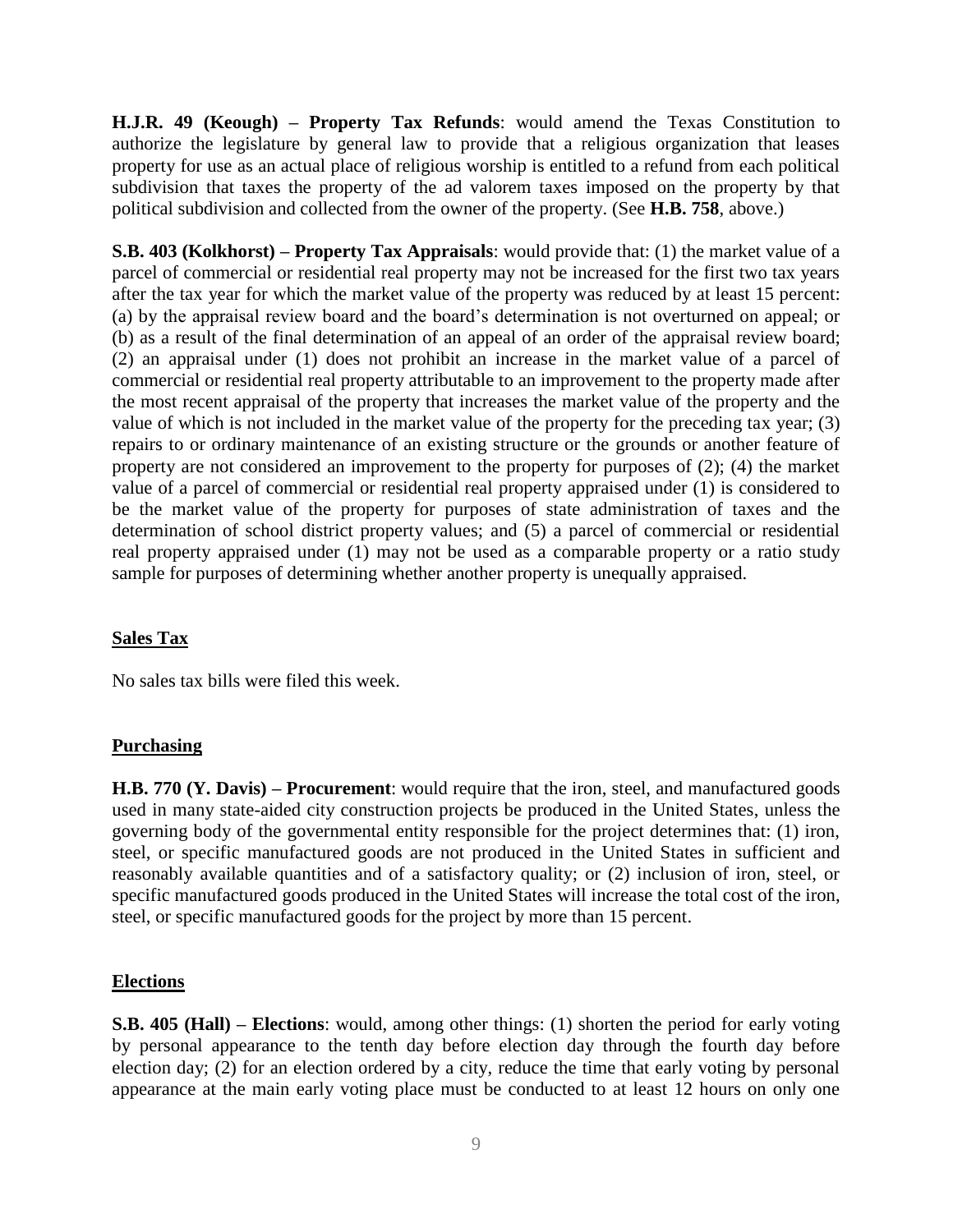weekday (instead of 12 hours on two weekdays under certain circumstances); (3) provide that the authority ordering an election may order early voting by personal appearance at the main early voting polling place to be conducted on a Saturday or Sunday during the early voting period; (4) provide that a temporary branch polling place may be located in a movable structure but may not change locations during the early voting period; (5) provide that early voting by personal appearance at each permanent or temporary branch polling place shall be conducted on the same days and during the same hours as voting is conducted at the main early voting polling place; (6) prohibit the use of a voting system that uses direct recording electronic voting machines; (7) require the presiding judge of a precinct that has completed a vote count in which the total number of ballots counted differs by at least 0.5 percent from the number of people who signed the precinct's signature roster to conduct a recount; and (8) make it a Class A misdemeanor for a person to canvass a precinct's returns prior to the completion of a recount required by (7).

## **Open Government**

**H.B. 760 (Raney) – Dates of Birth**: would provide that: (1) dates of birth are not "super-public information" and a governmental body has the discretion to redact dates of birth of a living person from any information without asking for a ruling from the office of the attorney general; (2) county, district and municipal clerks and city secretaries may disclose in the ordinary course of business a person's date of birth contained in information held by the clerk or secretary and that disclosure is not official misconduct and does not subject them to civil or criminal liability of any kind.

## **Other Finance and Administration**

**H.B. 738 (Shaheen) – Local Debt**: would, among other things, require a political subdivision that issues a general obligation bond to: (1) include the following amounts, with each stated as a total amount and per capita amount for the then-current population of the political subdivision, on the ballot proposition for the general obligation bond: (a) the then-current general obligation debt of the local government; (b) the maximum amount of additional general obligation debt that would be authorized if the proposition passed; and (c) the maximum estimated cost to repay the general obligation debt that would be authorized by the proposed amendment, including principal and interest, at a stated likely interest rate; (2) print the ballot in accordance with a specific format required by state law; and (3) certify the then-current general obligation debt, likely interest rate for the proposed bonds, and estimated maximum repayment cost in accordance with the likely interest rate for purposes of the information required to be on the ballot proposition.

**H.B. 739 (Shaheen) – Local Debt**: would require: (1) a ballot proposition submitted for an election to authorize a political subdivision to issue bonds to state: (a) as a total amount and as a per capita amount, the then-current combined principal and interest required to pay all outstanding debt obligations of the political subdivision on time and in full; (b) as a total amount and as a per capita amount, the estimated combined principal and interest required to pay the bonds to be authorized on time and in full; and (c) if the bonds are supported by property taxes,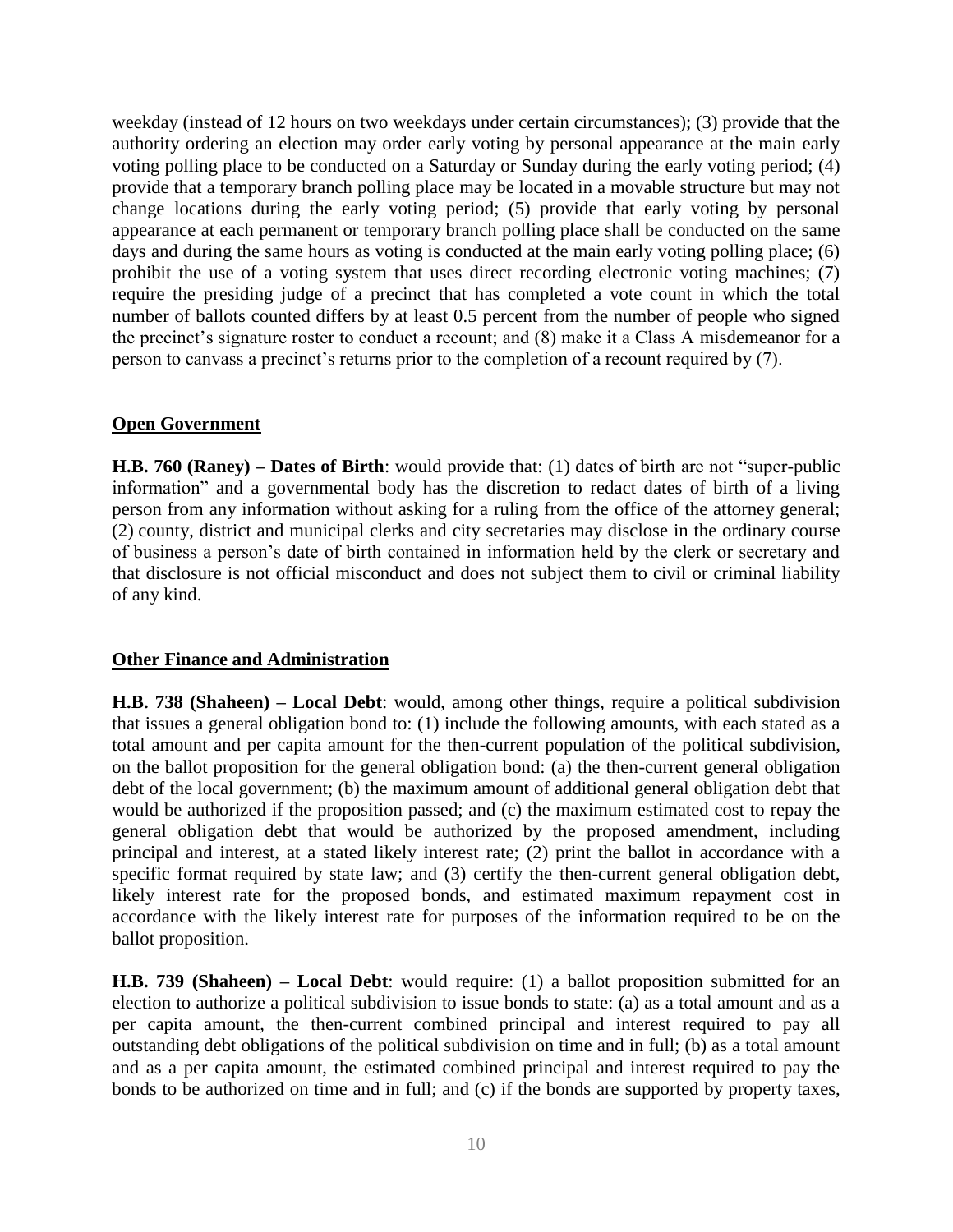the annual increase in property taxes attributable to the bonds to be issued that each homeowner of an average-priced home within the political subdivision may be required to pay; (2) a political subdivision to post the ballot proposition language to its website, if the political subdivision maintains a website, as soon as practicable after the official ballots have been prepared and maintain the proposition on the website until the day following the election; and (3) the secretary of state to develop a form of the ballot for a local bond election, but provide that a political subdivision is not required to use the form.

**H.B. 742 (Farrar) – Breastfeeding**: would provide that: (1) a person may not interfere with or restrict the right of a mother to breast-feed in any location the mother and child are authorized to be, and the mother's authority to be on the premises may not be revoked just because she is breast-feeding; (3) the comptroller shall notify in its tax e-newsletter and seminars about the right to breast-feed; (4) a mother may bring a civil action against a person who is allegedly violated the mother's right to breast-feed; and (5) if mother prevails in a civil action, she is entitled to: (a) injunctive relief; (b) damages up to \$500 for each day a violation occurred; and (c) reasonable attorney's fees and court costs.

**H.B. 744 (Farrar) – Attorney Fees**: would provide that attorney's fee cannot be recovered from the state, an agency or institution of the state, or a political subdivision of the state if the claim is for rendered services; performed labor; furnished material; freight or express overcharges; lost or damaged freight or express; killed or injured stock; a sworn account; or an oral or written contract except where the law allows.

**H.B. 754 (Fallon) – Immigration**: would create several new provisions in law related to the enforcement of federal and state immigration laws. Specifically, the bill would provide that:

- 1. a peace officer may not stop a motor vehicle or conduct a search of a business or residence solely to enforce a federal law relating to immigration, unless the officer is acting: (a) at the request of, and providing assistance to, an appropriate federal law enforcement officer; or (2) under the terms of an agreement between the law enforcement agency employing the officer and the federal government under which the agency receives delegated authority to enforce federal law relating to immigrants or immigration;
- 2. a peace officer may arrest an undocumented person only if the officer is acting to preserve the peace under his or her basic authority to enforce laws;
- 3. if a person is arrested and is unable to provide proof of lawful presence in the U.S., not later than 48 hours after the person is arrested and before the person is released on bond, a law enforcement agency performing the booking process shall: (a) review any information available from the federal Priority Enforcement Program or a successor program; and (b) if information obtained under (a) reveals that the person is not a citizen or national of the U.S. and is unlawfully present in the U.S.: (i) provide notice of that fact to the judge or magistrate authorized to grant or deny the person's release on bail (the judge is then required to record the status in the court's records); and (ii) record that fact in the person's case file;
- 4. a law enforcement agency that has custody of a person subject to an immigration detainer issued by Immigration and Customs Enforcement (ICE) shall: (a) provide to the judge or magistrate authorized to grant or deny the person's release on bail notice that the person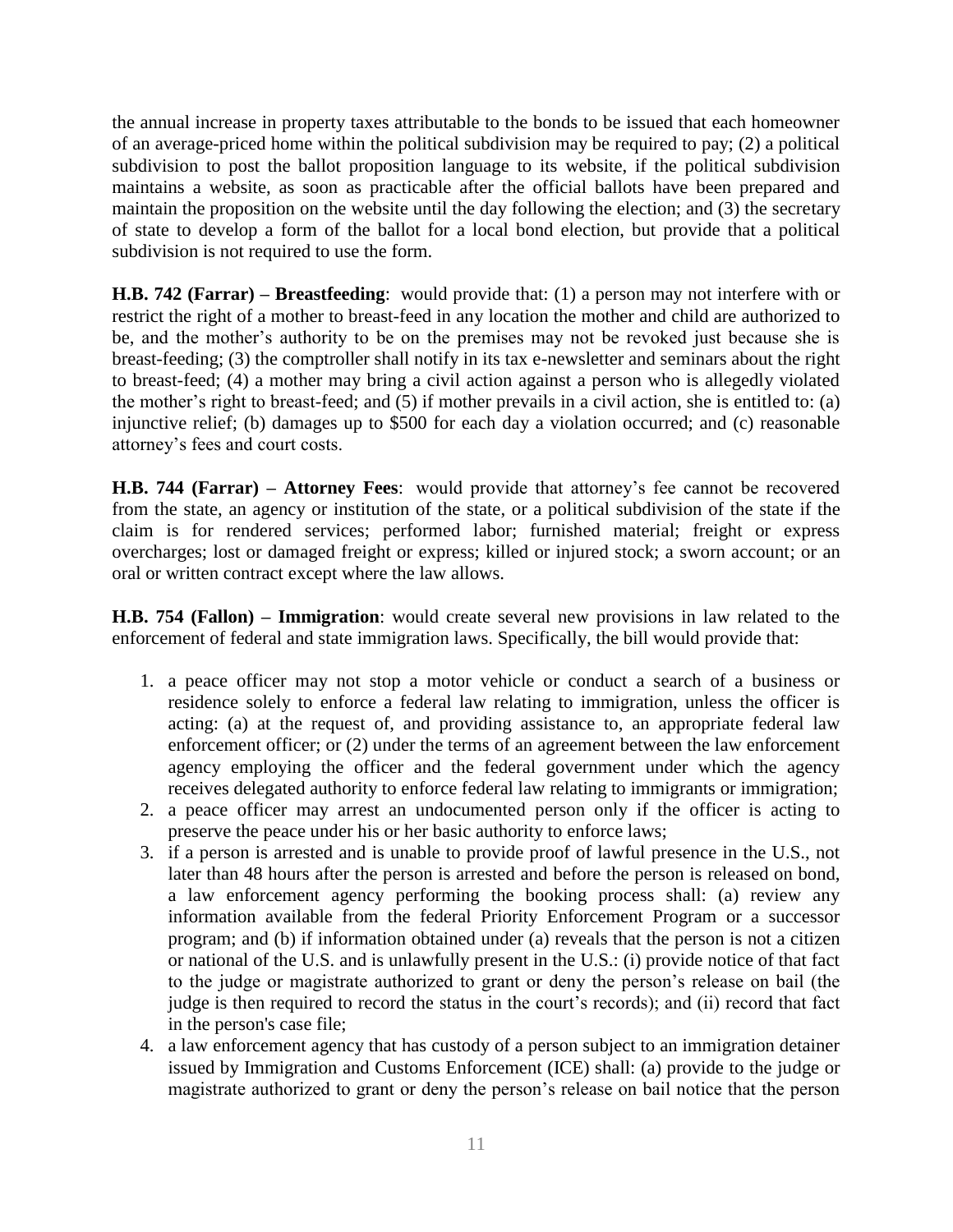is subject to an immigration detainer (the judge is then required to record the status in the court's records); (b) record in the person's case file that the person is subject to an immigration detainer; and (c) comply with, honor, and fulfill the requests made in the detainer; and

5. if a criminal defendant is in the U.S. illegally and is to be confined to jail by a court judgment, the judge shall issue an order requiring the correctional facility to reduce the defendant's sentence by a period of not more than seven days on the facility's determination that the reduction in sentence will facilitate the seamless transfer of the defendant into federal custody.

The bill would prohibit certain city actions by providing that:

- 1. a "local entity" is defined to include, among others, a city, its officers, its employees, and other bodies that are part of a city, including the city police department and city attorney (but would exempt schools and hospitals, but not hospital peace officers);
- 2. a local entity shall not adopt, enforce, or endorse a policy under which the entity prohibits or discourages the enforcement of immigration laws;
- 3. a local entity shall not prohibit or discourage a person who is a commissioned peace officer, a corrections officer, a booking clerk, a magistrate, or a prosecuting attorney from doing any of the following: (a) inquiring into the immigration status of a person under a lawful detention or under arrest; (b) with respect to information relating to the immigration status, lawful or unlawful, of any person under a lawful detention or under arrest: (i) sending the information to or requesting or receiving the information from Citizenship and Immigration Services or ICE, including information regarding a person's place of birth; (ii) maintaining the information; or (iii) exchanging the information with another local entity or a federal or state governmental entity; (c) assisting or cooperating with a federal immigration officer as reasonable or necessary, including providing enforcement assistance; or (d) permitting a federal immigration officer to enter and conduct enforcement activities at a municipal or county jail to enforce federal immigration laws; and
- 4. a local entity or a person employed by or otherwise under the direction or control of the entity may not consider race, color, language, or national origin while enforcing immigration laws except to the extent permitted by the United States or Texas Constitutions.

The bill would provide for a state-level complaint and enforcement process by providing that:

- 1. any person, including the federal government, may file a complaint with the attorney general if the person offers evidence to support an allegation that a local entity has adopted, enforced, or endorsed a policy under which the entity prohibits or discourages the enforcement of immigration laws or that the entity, by consistent actions, prohibits or discourages the enforcement of those laws.
- 2. if the attorney general determines that a complaint filed against a local entity is valid, the attorney general shall, not later than the 10th day after the date of the determination, provide written notification to the entity that: (a) the complaint has been filed; (b) the attorney general has determined that the complaint is valid; (c) the attorney general is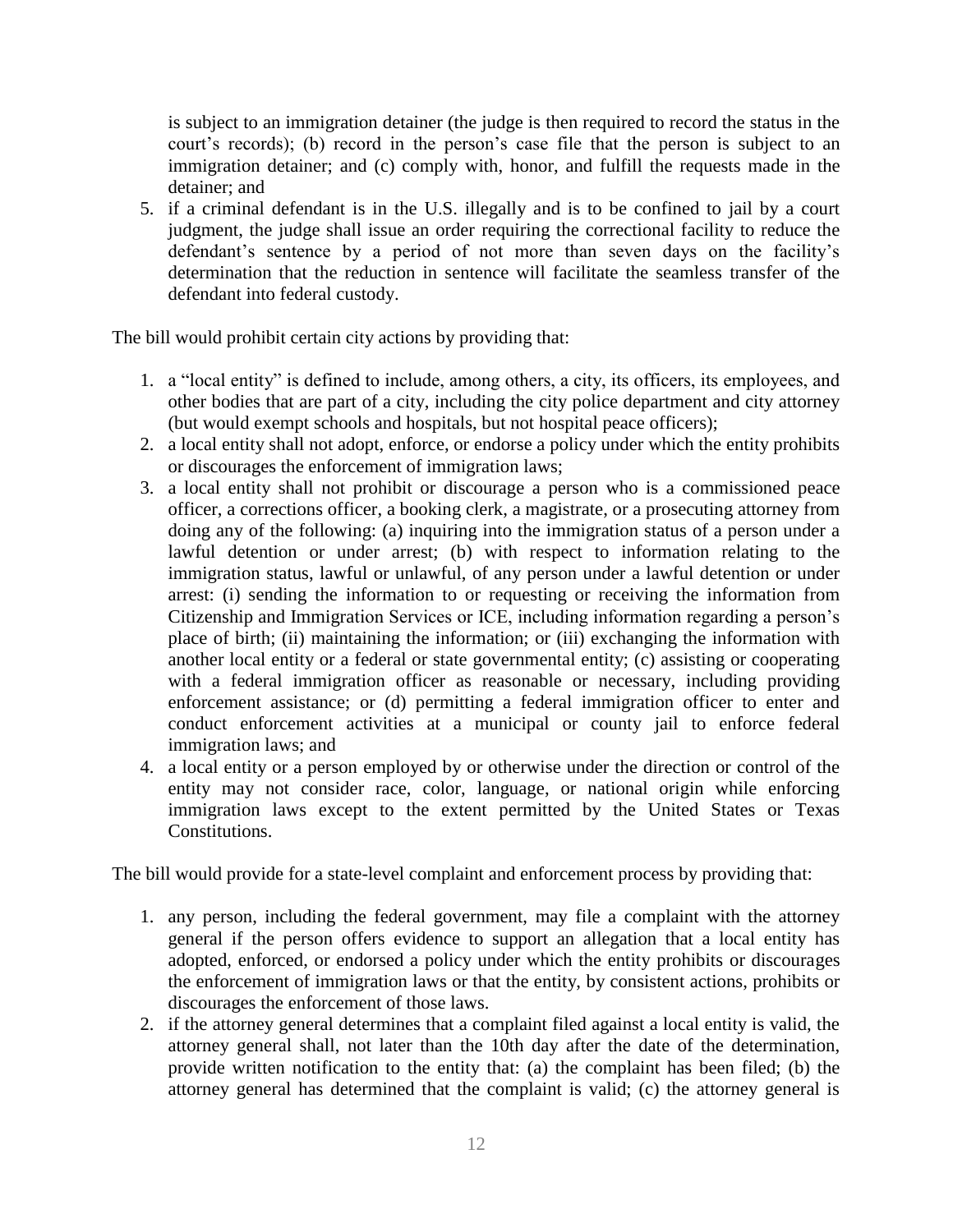authorized to file an action to enjoin the violation if the entity does not come into compliance on or before the 90th day after the date the notification is provided; and (d) the entity will be denied state grant funds for the state fiscal year following the year in which a final judicial determination is made.

- 3. not later than the 30th day after the day a local entity receives written notification of a complaint, the local entity shall provide the attorney general with a copy of: (a) the entity's written policies related to immigration enforcement actions; (b) each immigration detainer received by the entity from the Department of Homeland Security; and (c) each response sent by the entity for a detainer;
- 4. if the attorney general determines that a complaint filed against a local entity is valid, the attorney general may file a petition for a writ of mandamus or apply for other appropriate equitable relief and may recover reasonable expenses incurred in obtaining relief under this subsection, including court costs, reasonable attorney's fees, investigative costs, witness fees, and deposition costs; and
- 5. a local entity may not receive state grant funds if the entity adopts, enforces, or endorses a policy under which the entity prohibits or discourages the enforcement of immigration laws or, by consistent actions, prohibits or discourages the enforcement of immigration laws (the comptroller shall adopt rules to implement the bill uniformly among the state agencies from which state grant funds are distributed to a city).

Finally, the bill would provide that not later than January 1, 2018, each local law enforcement agency shall: (a) formalize in writing any unwritten, informal policies relating to the enforcement of immigration laws; and (b) update the agency's policies to be consistent with the bill and to include provisions prohibiting an agency officer or employee from preventing agency personnel from taking immigration enforcement actions described by the bill. (Companion bill is **S.B. 4** by **Perry**.)

**H.B. 762 (Shaheen) – Immigration**: would create several new provisions in law related to the enforcement of federal and state immigration laws. Specifically, the bill would prohibit certain city actions by providing that:

- 1. a "local entity" is defined to include, among others, a city, its officers, its employees, and other bodies that are part of a city, including the city police department and city attorney (but would exempt schools and hospitals, but not hospital peace officers);
- 2. a local entity shall not adopt, enforce, or endorse a policy under which the entity prohibits or discourages the enforcement of immigration laws;
- 3. a local entity shall not prohibit or discourage a person who is a commissioned peace officer, a corrections officer, a booking clerk, a magistrate, or a prosecuting attorney from doing any of the following: (a) inquiring into the immigration status of a person under a lawful detention or under arrest; (b) with respect to information relating to the immigration status, lawful or unlawful, of any person under a lawful detention or under arrest: (i) sending the information to or requesting or receiving the information from Citizenship and Immigration Services or ICE, including information regarding a person's place of birth; (ii) maintaining the information; or (iii) exchanging the information with another local entity or a federal or state governmental entity; (c) assisting or cooperating with a federal immigration officer as reasonable or necessary, including providing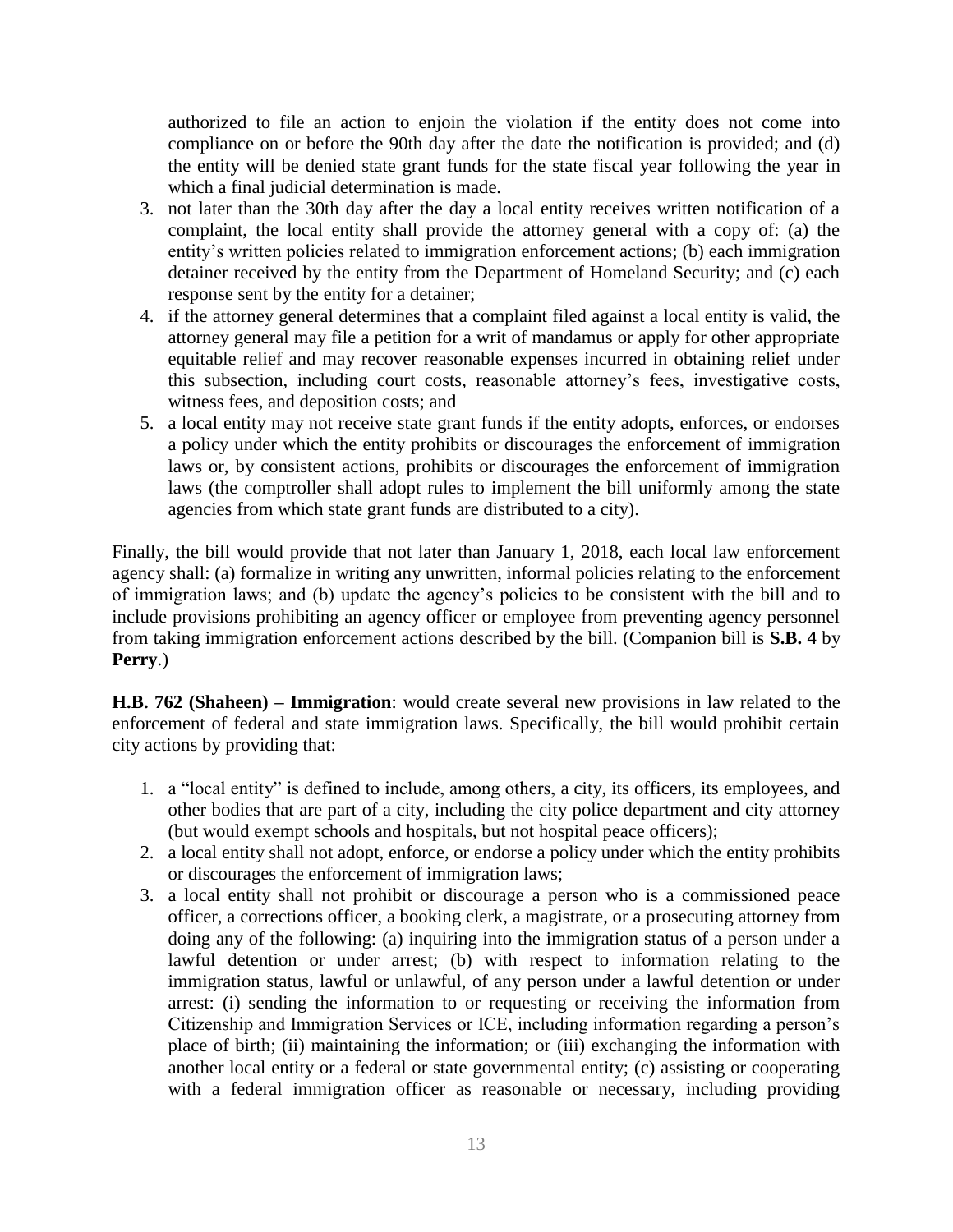enforcement assistance; or (d) permitting a federal immigration officer to enter and conduct enforcement activities at a municipal or county jail to enforce federal immigration laws; and

4. a local entity or a person employed by or otherwise under the direction or control of the entity may not consider race, color, language, or national origin while enforcing immigration laws except to the extent permitted by the United States or Texas Constitutions.

The bill would provide for a state-level complaint and enforcement process by providing that:

- 1. any person, including the federal government, may file a complaint with the attorney general if the person offers evidence to support an allegation that a local entity has adopted, enforced, or endorsed a policy under which the entity prohibits or discourages the enforcement of immigration laws or that the entity, by consistent actions, prohibits or discourages the enforcement of those laws;
- 2. if the attorney general determines that a complaint filed against a local entity is valid, the attorney general shall, not later than the 10th day after the date of the determination, provide written notification to the entity that: (a) the complaint has been filed; (b) the attorney general has determined that the complaint is valid; (c) the attorney general is authorized to file an action to enjoin the violation if the entity does not come into compliance on or before the 90th day after the date the notification is provided; and (d) the entity will be denied state grant funds for the state fiscal year following the year in which a final judicial determination is made;
- 3. if the attorney general determines that a complaint filed against a local entity is valid, the attorney general may file a petition for a writ of mandamus or apply for other appropriate equitable relief and may recover reasonable expenses incurred in obtaining relief under this subsection, including court costs, reasonable attorney's fees, investigative costs, witness fees, and deposition costs; and
- 4. a local entity may not receive state grant funds if the entity adopts, enforces, or endorses a policy under which the entity prohibits or discourages the enforcement of immigration laws or, by consistent actions, prohibits or discourages the enforcement of immigration laws (the comptroller shall adopt rules to implement the bill uniformly among the state agencies from which state grant funds are distributed to a city).

**H.B. 763 (Shaheen) – Immigration**: would: (1) require a law enforcement agency, within 48 hours after a person is arrested and before the person is released on bond, to: (a) review any information available about the person under the federal Priority Enforcement Program; or (b) request information regarding the person's immigration status from a peace officer or other law enforcement officer that is authorized to verify a person's immigration status or a federal immigration officer; (2) exempt a law enforcement agency from checking immigration status if a transferring agency already checked such status; and (3) require law enforcement agency that has custody of a person subject to an immigration detainer to provide that information to the judge or magistrate authorized to grant or deny a person's release and detain the person as required by the immigration detainer.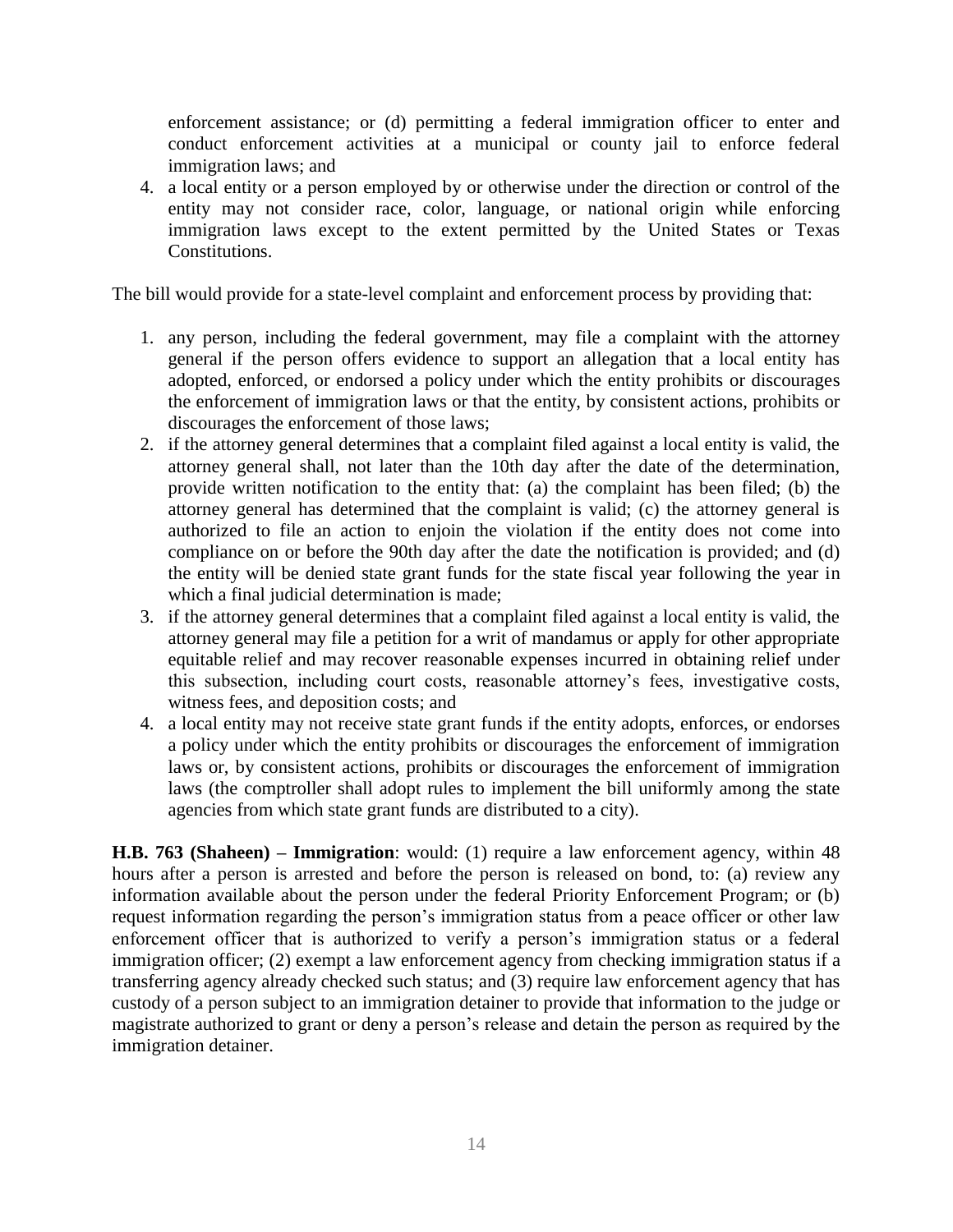**H.B. 764 (Shaheen) – Immigration**: would provide that: (1) a local government that releases from custody a person who is the subject of an immigration detainer issued by United States Immigration and Customs Enforcement is liable for damages resulting from a felony committed by the person in Texas within four years following the person's release; and (2) there is no liability for damages sustained by a person who is subject to an immigration detainer following the person's release by a local government.

**H.B. 765 (Shaheen) – Immigration:** would: (1) require a political subdivision, including a city, to register and participate in the E-verify program to verify information of all new employees; and (2) eliminate state funding for any political subdivision who does not register and participate in the E-verify program.

## **Municipal Courts**

**H.B. 736 (Shaheen) – Uncollectible Fees**: would: (1) authorize a trial court, in a criminal action or proceeding, to make a finding that a fee or item of cost imposed in the action or proceeding is uncollectible if certain court officers request such a finding and the officer believes: (a) the defendant is deceased; (b) the defendant is serving a life sentence or life without parole; or (c) the fee has been unpaid for at least 10 years; (2) authorize a court in which a court cost or fee was imposed on a party in a civil case to make a finding that the cost or fee is uncollectible if the clerk requests such a finding and the cost or fee has been unpaid for at least 20 years; and (3) provide that neither (1) nor (2) applies to a court cost or fee imposed by the Texas Supreme Court, Texas Court of Criminal Appeals, or any Texas court of appeals.

**H.B. 774 (E. Johnson) – Arrests for Fine-Only Offenses**: would: (1) prohibit a police officer from arresting an individual for an offense punishable by fine only, unless the offense is public intoxication or an alcohol offense involving a minor; and (2) require an officer who stops a motor vehicle for an offense punishable by fine only to notify the person that: (a) the alleged offense is a misdemeanor punishable by fine only; and (b) the officer may not arrest the person based solely on that offense. (Companion bills are **H.B. 567** by **White**, **H.B. 571** by **J. Johnson,** and **S.B. 271** by **Burton.**)

## **Community and Economic Development**

**H.B. 741 (Bernal) – Payday Lending**: would: (1) provide that a credit services organization may not offer an extension of consumer credit or provide advice or assistance to a consumer with regard to obtaining an extension of consumer credit unless the credit services organization finds, using independently-verifiable documentation of income and obligations, that the consumer can reasonably repay in cash, in the time and schedule of payments established by contract and by all applicable law, the extension of consumer credit and all associated fees and costs and pay all known obligations concurrently; and (2) require the credit services organization to retain all documentation used to establish the affordability of an extension of consumer credit.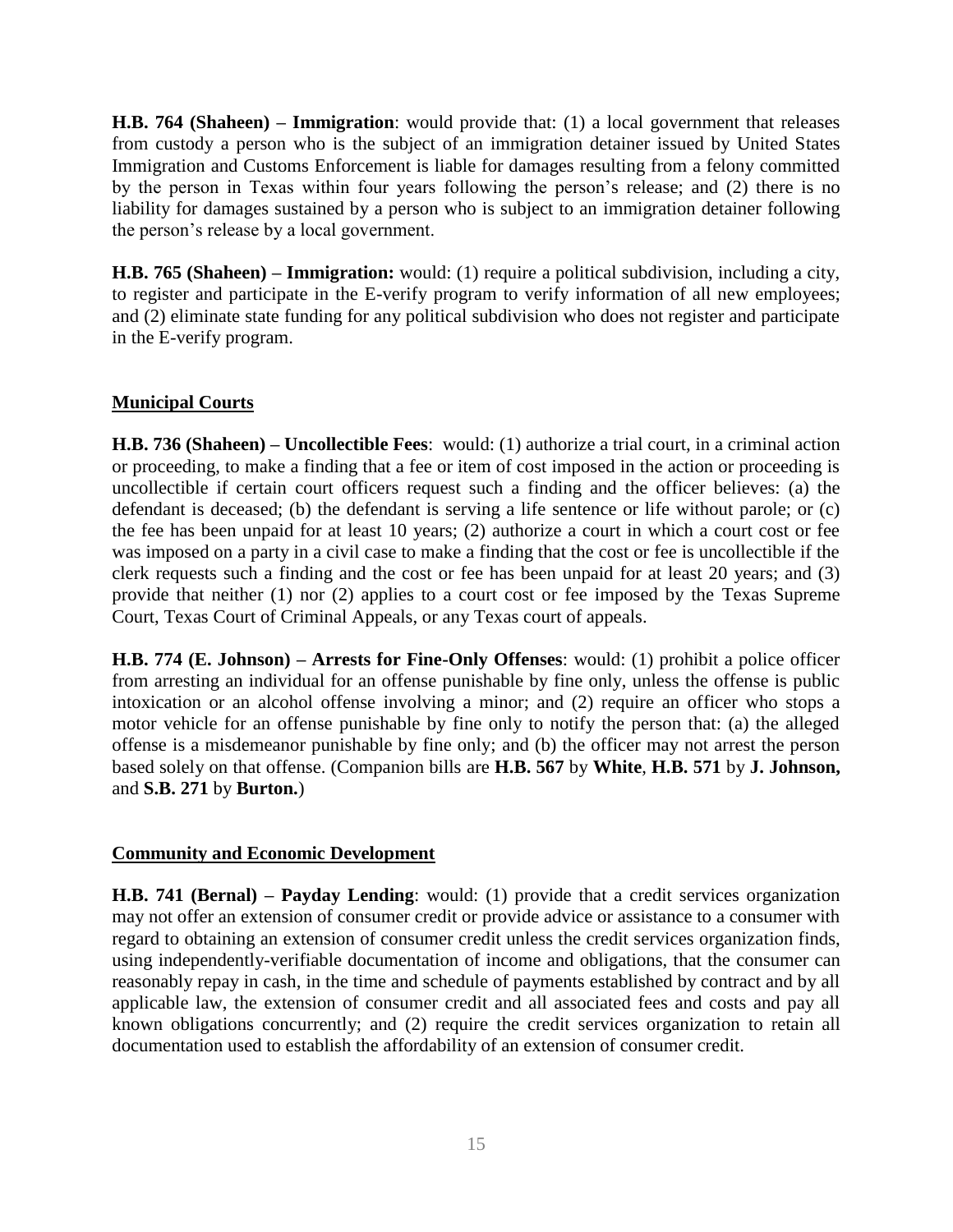**H.B. 779 (Shaheen) – Moving Image Industry Incentive Program**: would abolish the Music, Film, Television, and Multimedia Office in the office of governor and the moving image industry incentive program.

**H.B. 780 (Shaheen) – Zoning**: would: (1) authorize a city to enact: (a) reasonable zoning rules that limit the use of land for dispensing organizations or the cultivation or production of low-THC cannabis to specified areas; and (b) ordinances, orders, or other rules that regulate the time, place, and manner of dispensing organization operations; and (2) provide that a rule, ordinance, order, resolution or other city regulation that prohibits or has the effect of prohibiting the cultivation, production, dispensing, or possession of low-THC cannabis, as authorized by the Health and Safety Code, is void and unenforceable.

## **Personnel**

**H.B. 786 (VanDeaver) – Volunteer Emergency Responders**: would: (1) provide that a city that employs 20 or more employees may not terminate or suspend the employment of, or in any other manner discriminate against, an employee who is a volunteer emergency responder and who is absent from or late to the employee's employment because the employee is responding to an emergency in the employee's capacity as a volunteer emergency responder; (2) prohibit an employee who is a volunteer emergency responder from being absent from the employee's employment for more than 14 days in a calendar year unless the employee's absence is approved by the employer; (3) require an employee described in (1) to make a reasonable effort to notify the employer that the employee may be absent or late, and if the employee is unable to provide the notice due to the extreme circumstances of the emergency or inability to contact the employer, require the employee to submit to the employer, on the employer's request, a written verification of participation in an emergency activity that contains certain information; (4) authorize a city described in (1) to reduce the wages otherwise owed to the employee for any pay period because the employee took time off responding to an emergency or, in lieu of reducing an employee's wages, require the employee to use existing vacation leave time, personal leave time, or compensatory leave time for the absence, except as otherwise provided by a collective bargaining agreement; (5) provide that an employee whose employment is suspended or terminated in violation of (1) is entitled to: (a) reinstatement to the employee's former position or a comparable position; (b) lost wages; and (c) reinstatement of any fringe benefits and seniority rights; and (6) provide that an employee whose employer violates (1) may bring a civil action against the employer to enforce the employee's rights.

## **Public Safety**

**H.B. 749 (Farrar) – Animal Cruelty**: would: (1) to the extent that certain funding becomes available, require the Texas Department of Public Safety (DPS) to establish a database containing information about certain persons convicted of or receiving deferred adjudication community supervision for certain offenses involving animal cruelty; (2) require that a person described in (1) register or verify registration with a local law enforcement authority: (a) annually; (b) every 90 days if the person is determined to be high risk; or (c) every 30 days if the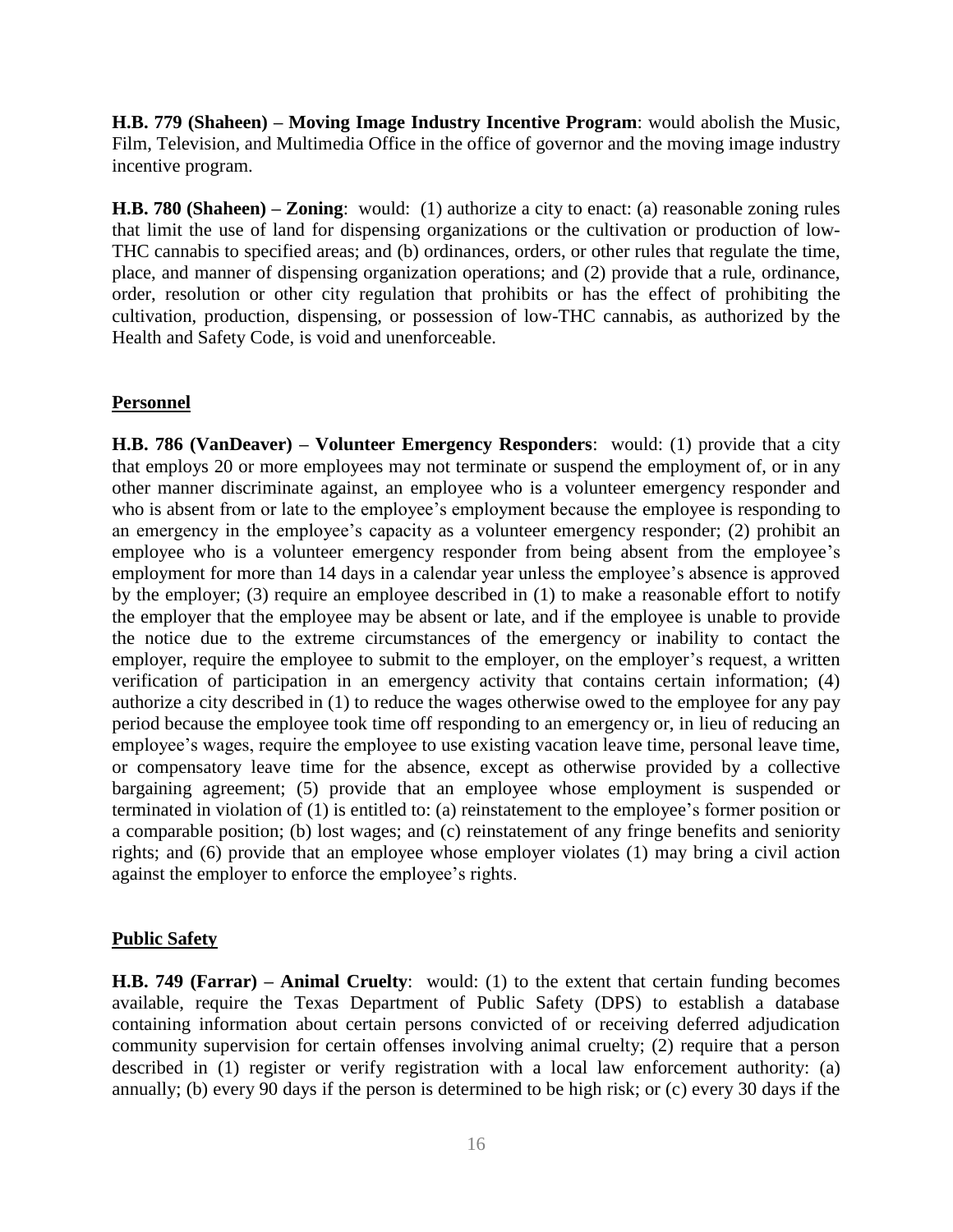person doesn't have a permanent address; (3) require local law enforcement to promptly forward animal cruelty registration information to DPS for use in the database; and (4) require DPS to establish procedures so that peace officers and animal control officers who provide certain identifying information to DPS will automatically be provided information as to whether a person is required to be registered in the animal cruelty database.

**H.B. 790 (Lozano) – Criminal Law**: would remove a "dagger, including but not limited to a dirk, stiletto, and poniard" from the definition of illegal knife.

**S.B. 401 (Huffman) – Forfeiture of Contraband**: would: (1) require a peace officer that seizes property as contraband without a warrant to make application for a warrant no later than 48 hours after the seizure and require the property to be returned if no warrant is issued; (2) require a court to dismiss a forfeiture proceeding and return the property if the court determines that property was not seized in accordance with (1); (3) require that any order of return of property in (2) be stayed upon notice and perfection of an appeal by the state's attorney; (3) make a law enforcement agency in custody of seized property liable for all associated storage costs; (4) raise the state's burden of proof from "preponderance of the evidence" to "clear and convincing evidence" in forfeiture proceedings; (5) authorize a court to order the attorney representing the state to pay court costs, including deposition fees and attorney's fees, if a forfeiture proceeding is dismissed or it is determined that the property is not forfeitable; and (6) allow the expenditure of forfeiture funds for storage costs, court costs, and attorney fees described in (3) and (5).

## **Transportation**

**S.B. 402 (Zaffirini) – Public Transportation Services**: would provide that, to the extent practicable within available resources, a public transportation provider that provides public transportation services designed for people with disabilities who are unable to use the provider's bus or rail services shall notify individuals who are certified by the provider as eligible to use the provider's services that the individuals are entitled to use another provider's service for not more than 21 days without an additional application.

## **Utilities and Environment**

**H.B. 787 (Parker) – Electric Grid**: would provide that ERCOT shall collect and compile information, which would not be subject to the Public Information Act, related to the security of the electric grid.

**H.B. 788 (Parker) – Electric Grid**: would provide that the Public Utility Commission shall establish a program to pay expenses incurred to increase the security of the electric grid in ERCOT.